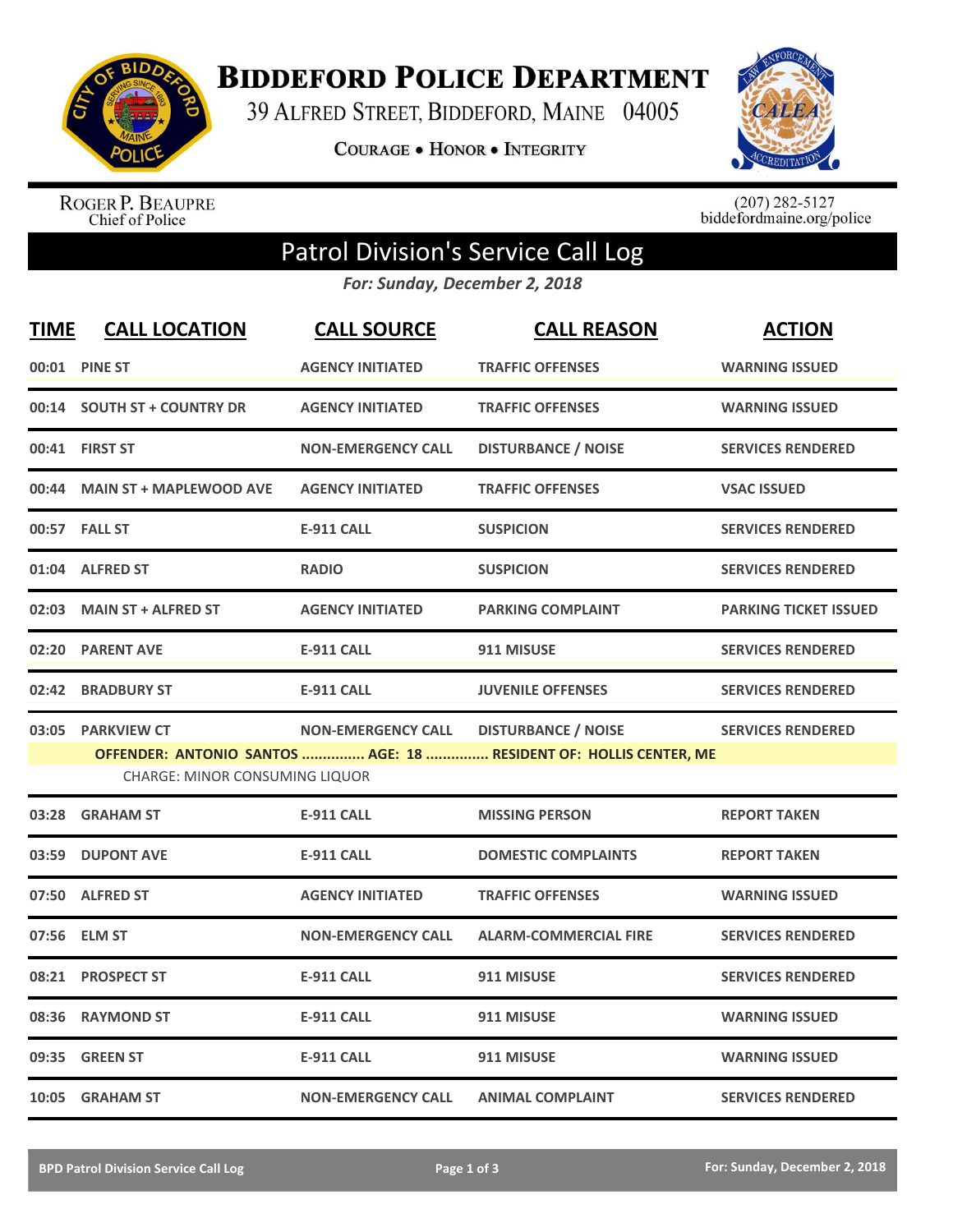| <b>TIME</b><br><b>CALL LOCATION</b>                                                                                                     | <b>CALL SOURCE</b>        | <b>CALL REASON</b>                            | <b>ACTION</b>                                                            |  |  |  |
|-----------------------------------------------------------------------------------------------------------------------------------------|---------------------------|-----------------------------------------------|--------------------------------------------------------------------------|--|--|--|
| <b>10:06 PIKE ST</b>                                                                                                                    | <b>WALK-IN AT STATION</b> | <b>HARASSMENT</b>                             | <b>SERVICES RENDERED</b>                                                 |  |  |  |
| 10:28 ALFRED ST                                                                                                                         | <b>AGENCY INITIATED</b>   | <b>PAPERWORK</b>                              | <b>SERVICES RENDERED</b>                                                 |  |  |  |
| 10:44 ALFRED ST                                                                                                                         | <b>AGENCY INITIATED</b>   | <b>PAPERWORK</b>                              | <b>PAPERWORK NOT SERVED</b>                                              |  |  |  |
| 10:56 SOUTH ST                                                                                                                          | <b>NON-EMERGENCY CALL</b> | <b>SUSPICION</b>                              | <b>NEGATIVE CONTACT</b>                                                  |  |  |  |
| 11:28 TWIN ISLAND DR                                                                                                                    | <b>NON-EMERGENCY CALL</b> | <b>SUSPICION</b>                              | <b>SERVICES RENDERED</b>                                                 |  |  |  |
| 11:36 WILLIAMS CT                                                                                                                       | <b>WALK-IN AT STATION</b> | <b>PARKING PERMISSION</b>                     | <b>SERVICES RENDERED</b>                                                 |  |  |  |
| 11:53 ALFRED ST                                                                                                                         | <b>WALK-IN AT STATION</b> | <b>COURT ORDERED CHECK IN</b>                 | <b>NO VIOLATION</b>                                                      |  |  |  |
| 12:02 MAIN ST                                                                                                                           | <b>AGENCY INITIATED</b>   | <b>PAPERWORK</b>                              | <b>NEGATIVE CONTACT</b>                                                  |  |  |  |
| 12:18 ELM ST                                                                                                                            | <b>AGENCY INITIATED</b>   | <b>TRAFFIC OFFENSES</b>                       | <b>WARNING ISSUED</b>                                                    |  |  |  |
| 12:29 GRANITE ST                                                                                                                        | <b>NON-EMERGENCY CALL</b> | <b>TRESPASSING</b>                            | <b>REPORT TAKEN</b>                                                      |  |  |  |
| 13:30 ALFRED ST                                                                                                                         | <b>WALK-IN AT STATION</b> | <b>COURT ORDERED CHECK IN</b>                 | <b>SERVICES RENDERED</b>                                                 |  |  |  |
| 13:42 WEST ST + PRISCILLA AVE                                                                                                           | <b>AGENCY INITIATED</b>   | <b>TRAFFIC OFFENSES</b>                       | <b>WARNING ISSUED</b>                                                    |  |  |  |
| 14:12 MCKENNEY DR                                                                                                                       | <b>E-911 CALL</b>         | 911 MISUSE                                    | <b>NO ACTION REQUIRED</b>                                                |  |  |  |
| 14:16 ELM ST                                                                                                                            | <b>E-911 CALL</b>         | 911 MISUSE                                    | <b>WARNING ISSUED</b>                                                    |  |  |  |
| <b>14:55 SOUTHGATE AVE</b>                                                                                                              | <b>NON-EMERGENCY CALL</b> | <b>ROAD FLOODING</b>                          | <b>REFERRED OTHER AGENCY</b>                                             |  |  |  |
| 15:06 ELM ST                                                                                                                            | <b>WALK-IN AT STATION</b> | <b>SUSPICION</b>                              | <b>SERVICES RENDERED</b>                                                 |  |  |  |
| 15:14 BEACON AVE                                                                                                                        | E-911 CALL                | <b>DOMESTIC COMPLAINTS</b>                    | <b>ARREST(S) MADE</b>                                                    |  |  |  |
| OFFENDER: CYNTHIA LEE LAVERRIERE  AGE: 38  RESIDENT OF: BIDDEFORD, ME<br><b>CHARGE: PROBATION HOLD</b><br><b>CHARGE: WARRANT ARREST</b> |                           |                                               |                                                                          |  |  |  |
| 15:26 ALFRED ST                                                                                                                         | <b>AGENCY INITIATED</b>   | <b>TRAFFIC OFFENSES</b>                       | <b>WARNING ISSUED</b>                                                    |  |  |  |
| 15:52 ELM ST                                                                                                                            | <b>NON-EMERGENCY CALL</b> | <b>TRESPASSING</b>                            | <b>SERVICES RENDERED</b>                                                 |  |  |  |
| 16:07 POOL ST + FOSS ST                                                                                                                 | <b>AGENCY INITIATED</b>   | <b>TRAFFIC OFFENSES</b>                       | <b>WARNING ISSUED</b>                                                    |  |  |  |
| 16:22 ALFRED ST                                                                                                                         | <b>NON-EMERGENCY CALL</b> | <b>TRESPASSING</b>                            | <b>CITATION ISSUED</b>                                                   |  |  |  |
| 16:23 ALFRED ST                                                                                                                         | <b>AGENCY INITIATED</b>   | <b>TRAFFIC OFFENSES</b>                       | <b>WARNING ISSUED</b>                                                    |  |  |  |
| 16:28 ALFRED ST                                                                                                                         | <b>E-911 CALL</b>         | 911 MISUSE                                    | <b>UNFOUNDED</b>                                                         |  |  |  |
| 17:06 RIVERVIEW DR                                                                                                                      | <b>NON-EMERGENCY CALL</b> | <b>SUSPICION</b>                              | <b>SERVICES RENDERED</b>                                                 |  |  |  |
|                                                                                                                                         |                           | <b>CHARGE: VIOLATING CONDITION OF RELEASE</b> | OFFENDER: MICHAEL DAVID BISSONNETTE  AGE: 53  RESIDENT OF: BIDDEFORD, ME |  |  |  |